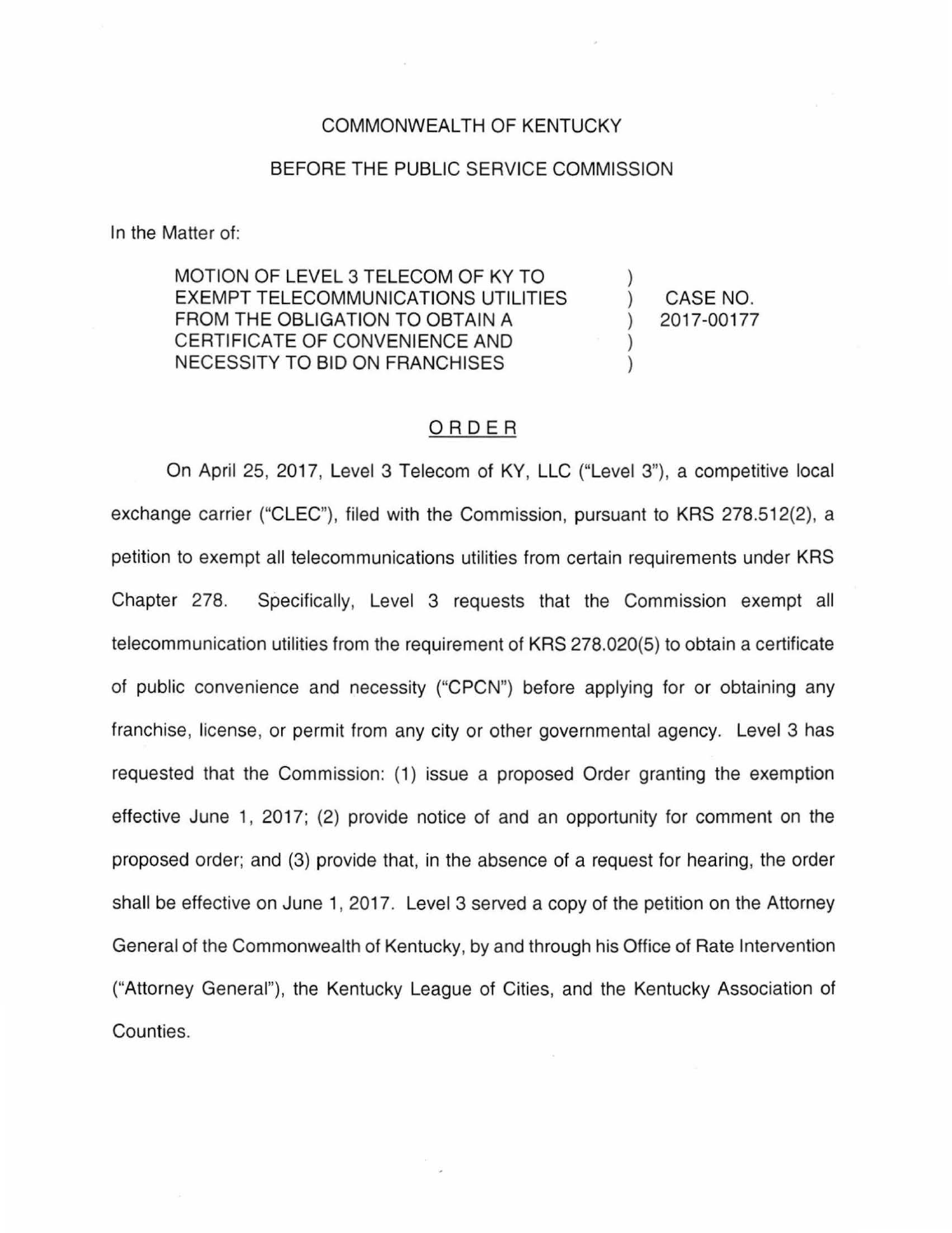Level 3 states that the standards for exemption have been met, that its request is in the public interest, and that it does not believe that its request will cause controversy. Level 3 also states that approval of its request will level the playing field for all other telecommunications utilities with BeiiSouth Telecommunications, LLC d/b/a AT&T Kentucky ("AT&T Kentucky"), which claims a statewide perpetual franchise.

Level 3 asserts that the Telecommunications Act of 1996<sup>1</sup> ("1996 Act") preempted state monopoly franchise requirements for telecommunications utilities by preempting state laws that barred competitive entry. Specifically, Level 3 argues that 47 USC § 253(a), which provides that no state or local law or regulation may "prohibit or have the effect of prohibiting the ability of any entity to provide any . . . telecommunications service . . . ," effectively requires the Commission not to deny a CPCN for a telecommunications utility seeking a franchise to provide service. Level 3 asserts that its motion does not affect a municipality's rights to require a franchise, but relates solely to the Commission's authority to modify regulatory requirements under KRS 278.512(1 )(c).

Level 3 asserts that KRS 278.020(5) limits the Commission's role related to franchises to determining whether there is a demand or need for the public service. Level 3 argues that determining "demand and need" in telecommunications is an outdated formality in light of competition and modern telecommunications law. Level 3 states that following the enactment of the 1996 Act, there is a standing presumption of a demand and need for any service proposed. Level 3 asserts that it is indisputable that

<sup>1</sup>Federal Telecommunications Act of 1996, Pub. L. No. 104-104, 110 Stat. 56 (1996) (amending the Communications Act of 1934,) 47 U.S.C. §§ 151 et seq.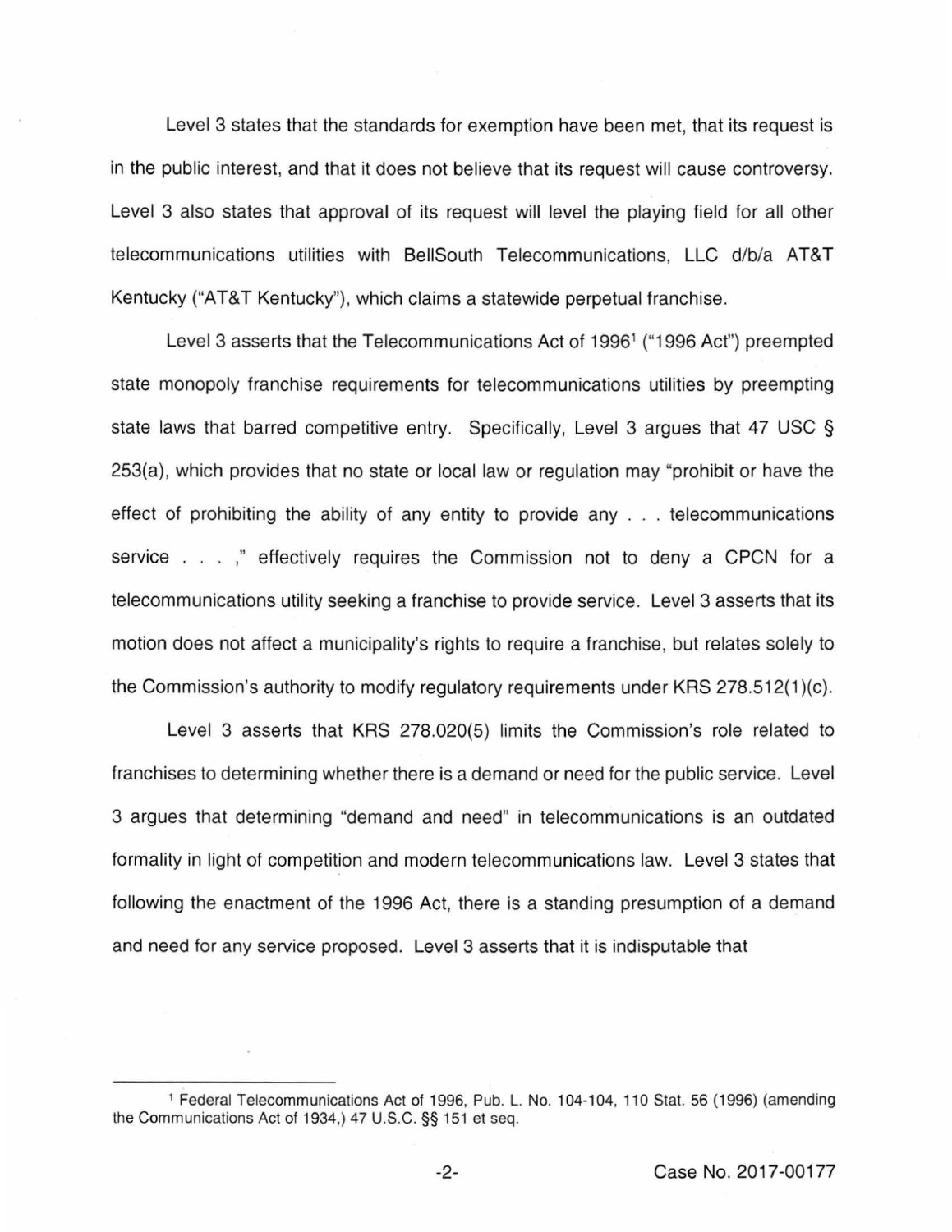Kentucky's telecommunications markets are open to competition and that there are ample reasons for the Commission to grant Level 3's requested relief.

Level 3 states that its request meets the statutory standards for relief under KRS 278.512(2). Level 3 asserts that under KRS 278.512(3), the Commission shall consider, inter alia: 1) the number and size of competitors; 2) the overall impact of the regulatory change on the continued availability of existing services at just and reasonable rates; and 3) whether the exercise of Commission jurisdiction inhibits a regulated utility from competing with unregulated providers of functionally similar telecommunications services.

Level 3 states that a CLEC is, by definition, providing services for which an incumbent provider is available and that this alleviates several concerns in KRS 278.512(3), such as impact on rates, subsidization of regulated services, and ability to respond to competition. Level 3 notes that the Commission, in previous proceedings, has determined these concerns to be irrelevant, or favorable, to reduced regulation, by exempting interexchange carriers,<sup>2</sup> and later CLECs,<sup>3</sup> from obtaining a CPCN under KRS 278.020 for initial operations in Kentucky. Level 3 asserts that the Commission should also consider that AT&T Kentucky, because it claims a statewide franchise, is at a significant competitive advantage over CLECs and other incumbent carriers that currently must receive Commission approval before bidding on a franchise.

Based on a review of Level 3's position and being otherwise sufficiently advised, the Commission finds that good cause has not been shown to justify the issuance of a

<sup>&</sup>lt;sup>2</sup> Exemptions for Interexchange Carriers, Long-Distance Resellers, Operator Service Providers and Customer-Owned, Coin-Operated Telephones, PSC Admin. Case No. 359 (June 21, 1996).

<sup>&</sup>lt;sup>3</sup> Exemptions for Providers of Local Exchange Service Other Than Incumbent Local Exchange Carriers, PSC Admin Case No. 370 (Jan. 8, 1998.)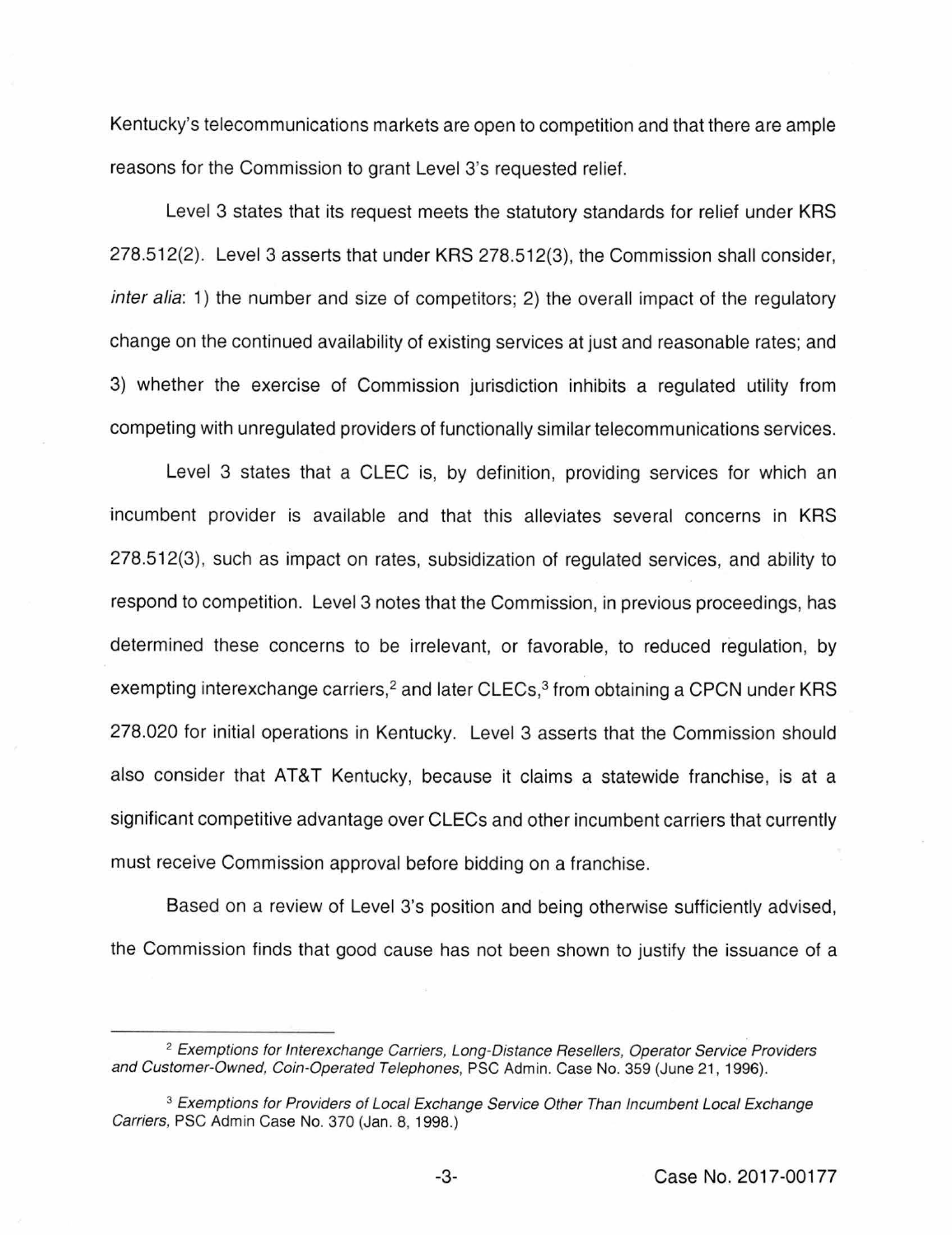proposed Order. However, the Commission finds that Level 3's petition should remain on the Commission's docket pending an opportunity for CLECs and incumbent local exchange carriers to file comments and/or request a hearing. Absent a request for a hearing, Level 3's petition will be submitted to the Commission for a consideration on the merits.

IT IS THEREFORE ORDERED that

1. All CLECs and incumbent local exchange carriers shall have 21 days from the date of this Order to file comments regarding Level 3's petition.

2. Any requests for a hearing shall be filed with the Commission within 30 days of the date of this Order and shall include a list of potential witnesses and issues to be addressed.

3. If no request for a hearing is received within 30 days of the date of this Order, this case shall stand submitted for a decision based upon the existing record.

4. A copy of this Order shall be served electronically upon all CLECs, incumbent local exchange carriers, and the Attorney General.

5. A copy of this Order shall be served upon the Kentucky League of Cities and the Kentucky Association of Counties.

By the Commission

ENTERED **MAY 1 7 2017**  KENTUCKY PUBLIC SERVICE COMMISSION

ATTEST:

Jaline R. Matheus